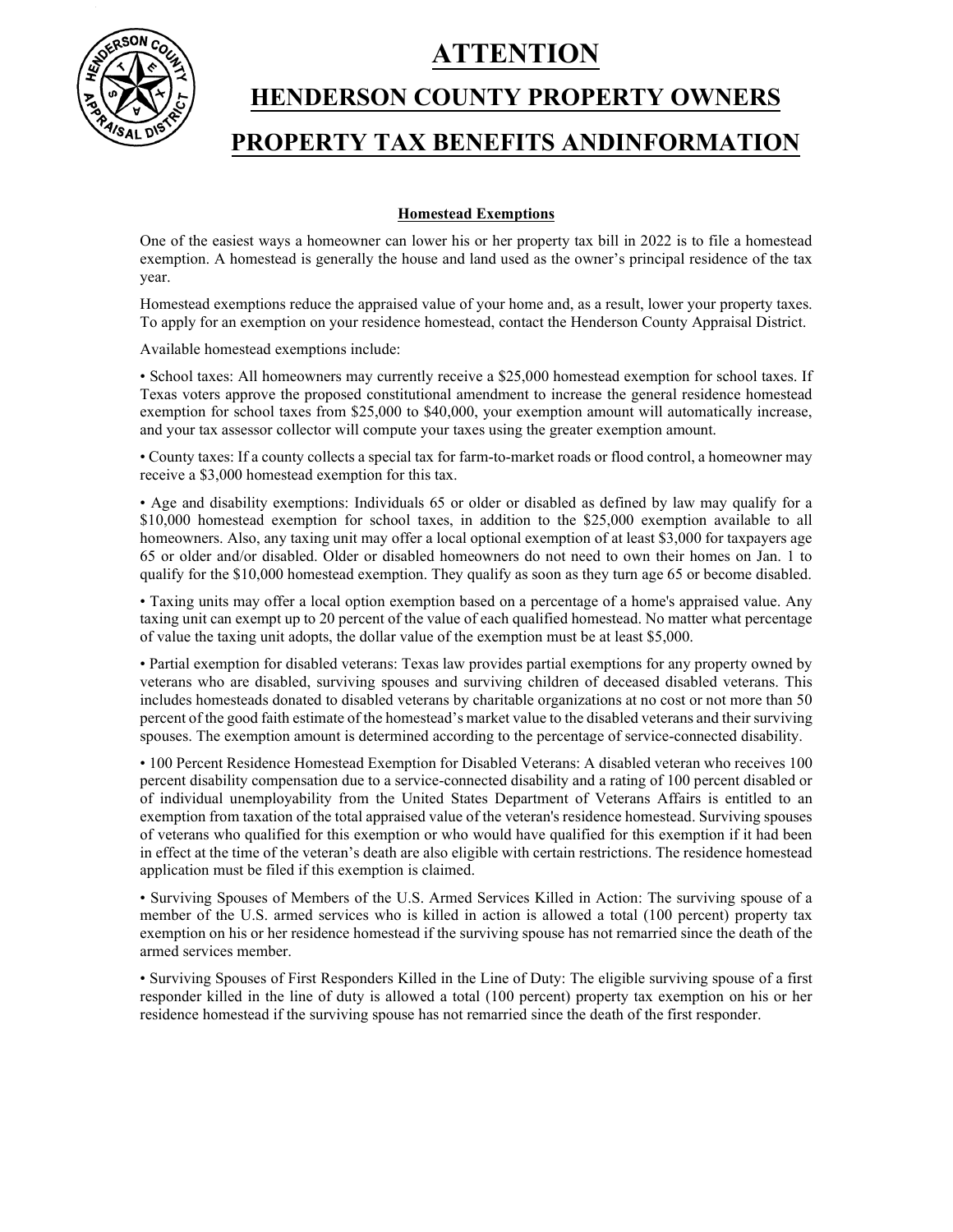### **Disabled Veterans Exemption**

Veterans with a service-connected disability are encouraged to file an exemption application form to have their property taxes lowered. Some veterans may even qualify for a 100 percent exemption of their taxes.

Texas law provides partial exemptions for any property owned by veterans who are disabled, surviving spouses and surviving children of deceased disabled veterans. An applicant may claim an exemption on only one piece of property the applicant owned on Jan. 1. The applicant must be a Texas resident to qualify for a homestead exemption.

The other partial exemption is for homesteads donated to disabled veterans by charitable organizations at no cost or not more than 50 percent of the good faith estimate of the homestead's market value to the disabled veterans and their surviving spouses.

The exemption amount is determined according to the percentage of service-connected disability.

A disabled veteran who receives 100 percent disability compensation due to a service-connected disability and a rating of 100 percent disabled or individual unemployability from the United States Department of Veterans Affairs is entitled to an exemption from taxation of the appraised value of the veteran's residence homestead. Surviving spouses of veterans who qualified for this exemption or who would have qualified for this exemption if it had been in effect at the time of the veteran's death are also eligible with certain restrictions.

The surviving spouse of a member of the U.S. armed services who is killed in action is allowed a total (100 percent) property tax exemption on his or her residence homestead if the surviving spouse has not remarried since the death of the armed services member. Any eligible person who has not previously received an exemption should file an exemption application by April 30.

## **Special Exemptions**

Non-profit organizations that qualify under Texas law to receive property tax exemptions must apply to the Henderson County Appraisal District by April 30.

The April 30 deadline also applies to businesses that receive tax abatements granted by taxing units; ship inventory out of Texas that may be eligible for the freeport exemption; store certain goods in transit in warehouses that are moved within 175 days; construct, install or acquire pollution control property; own and operate energy storage systems; convert landfill-generated gas; or store offshore drilling equipment while not in use. If the last day for the performance of an act is a Saturday, Sunday or legal state or national holiday, the act is timely if performed on the next regular business day.

The non-profit organizations that are eligible for property tax exemptions include but are not limited to: certain charitable organizations, youth development organizations, religious organizations, non-profit private schools, cemeteries and veterans' organizations. If a non-profit organization meets property tax exemption qualifications, the exemption can be approved immediately after the organization buys or acquires new property during the year.

Non-profit organizations must reapply if the property changes owners; if their qualifications for exemption change; or if they acquire new property. In most cases, after non-profit organizations are granted a property tax exemption, they do not have to reapply annually unless the chief appraiser asks them to file again.

### **Agricultural-Use Special Appraisal**

Texas farmers and ranchers can be granted property tax relief on their land. They may apply to the Henderson County Appraisal District for agricultural productivity appraisal and for a lower appraisal of their land based on how much they produce, versus what their land would sell for on the open market.

The Texas Constitution authorizes two types of agricultural productivity appraisals, 1-d- 1 and 1-d, named after the section in which they were authorized. For 1-d-1 appraisal, property owners must use the land for agriculture or timber and the land's use must meet the degree of intensity generally accepted in the area. Owners must also show that the land was used for this purpose at least five of the preceding seven years. 1 d-1 appraisal does not restrict ownership to individuals and does not require agriculture to be the owner's primary business. Most land owners apply for the 1-d-1 appraisal.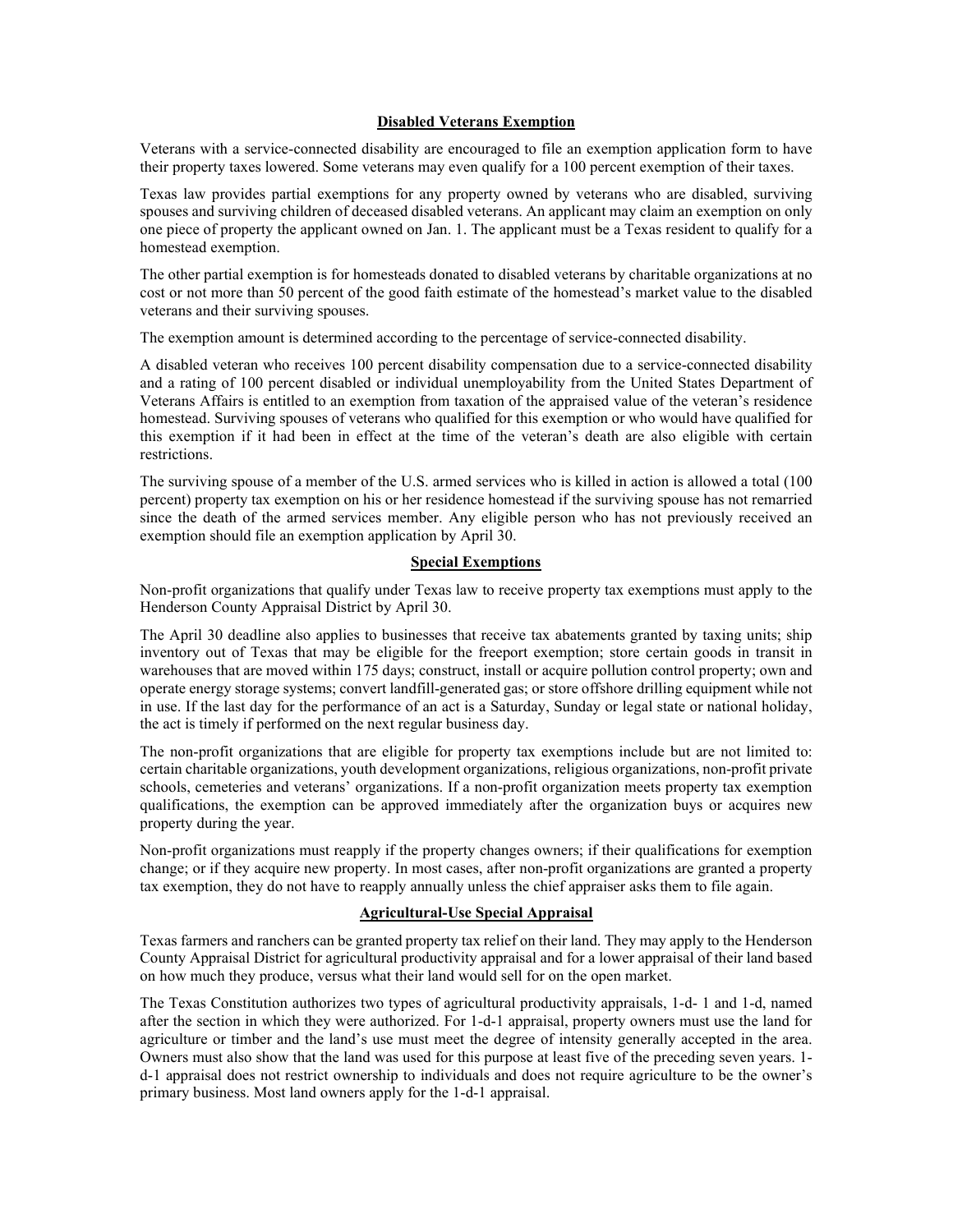Under 1-d appraisal, the land must have been used for this purpose at least three years and the owner must be an individual versus a corporation, partnership, agency or organization. The land must also be the owner's primary source of income.

Penalties in the form of a rollback tax, or the difference between the taxes paid under productivity appraisal and the taxes that would have been paid if the land had been put on the tax roll at market value, will be imposed if qualified land is taken out of agriculture or timber production.

A rollback tax occurs when a land owner switches the land's use to non-agricultural. These rollback taxes under 1-d-1 are based on the five tax years preceding the year of change. Under 1-d appraisal, the rollback extends back for three years.

Texas law allows farmers and ranchers to use land for wildlife management and still receive the special appraisal, but the land must be qualified for agriculture use in the preceding year. Land under wildlife management must also meet acreage size requirements and special use qualifications.

The deadline to apply for productivity appraisal is April 30. If the last day for the performance of an act is a Saturday, Sunday or legal state or national holiday, the act is timely if performed on the next regular business day. Owners of land qualified as 1-d must file a new application every year. Owners of land qualified as 1 d-1 need not file again in later years unless the chief appraiser requests a new application.

## **Renditions**

If you own tangible personal property that is used to produce income, you must file a rendition with the Henderson County Appraisal District by April 15.

A rendition is a report that lists all the taxable property you owned or controlled on Jan. 1 of this year. Property includes inventory and equipment used by a business. Owners do not have to render exempt property, such as church property or an agriculture producer's equipment used for farming.

You can also file a report of decreased value to notify the appraisal district of significant depreciation of your property.

For most property types, renditions must be filed after Jan. 1 and no later than April 15. Different deadlines apply in certain appraisal districts. A property owner may apply, in writing, for a mandatory extension to May 15.

A 10 percent to 50 percent penalty may be imposed if a rendition is filed late, incomplete or not at all. Property owners who need more time to file their renditions may file a written request with the chief appraiser on or before April 15 to receive an automatic extension to May 15 or the next business day. The chief appraiser may also grant an additional 15 days after the postponed deadline, if necessary.

## **Tax Deferral**

Texans may postpone paying current and delinquent property taxes on their homes by signing a tax deferral affidavit at the Henderson County Appraisal District office if they are:

- age 65 or older;
- disabled as defined by law

• qualified disabled veterans, their unmarried surviving spouses, or their unmarried children under age 18, if no surviving spouse; or

• unmarried surviving spouses of U.S. armed service members killed on active duty and their unmarried children under age 18.

Once the affidavit is on file, taxes are deferred — but not cancelled — as long as the owner continues to own and live in the home. Taxes accumulate with 5 percent interest per year. The law extends the tax deferral to the surviving spouse of the person who deferred taxes on the homestead if the surviving spouse was at least 55 years old when the deceased spouse died.

A filed tax deferral affidavit keeps homeowners from losing their homesteads because of delinquent property taxes. A pending sale to foreclose on the homestead's tax lien will also cease as a result of filing a tax deferral affidavit. In addition, no taxing unit can start or continue a lawsuit to collect delinquent taxes once an affidavit